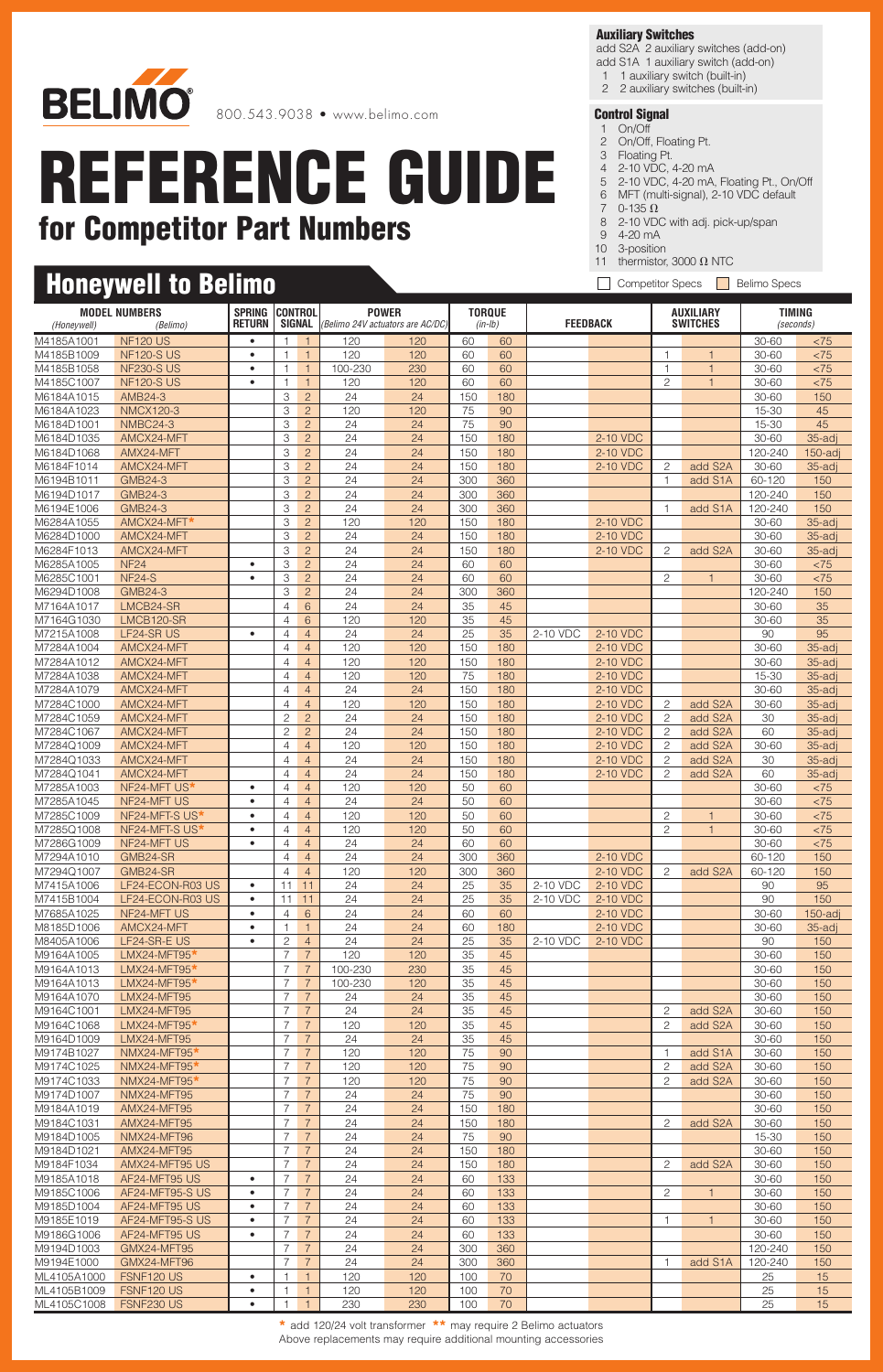

### **Honeywell to Belimo** (cont.)

#### **Auxiliary Switches**

add S2A 2 auxiliary switches (add-on) add S1A 1 auxiliary switch (add-on)

- 1 1 auxiliary switch (built-in)
- 2 2 auxiliary switches (built-in)

#### **Control Signal**

- 1 On/Off 2 On/Off, Floating Pt.
- 3 Floating Pt.
- 4 2-10 VDC, 4-20 mA
- 5 2-10 VDC, 4-20 mA, Floating Pt., On/Off
- 6 MFT (multi-signal), 2-10 VDC default
- 7  $0-135 \Omega$
- 8 2-10 VDC with adj. pick-up/span
- 9 4-20 mA
- 10 3-position 11 thermistor, 3000  $\Omega$  NTC
- Competitor Specs **Belimo Specs**

| المتعالمات المتعالما<br>(Honeywell) | <b>MODEL NUMBERS</b><br>(Belimo)   | <b>SPRING</b><br><b>RETURN</b> | <b>CONTROL</b>                   | $\sqrt{2}$<br>SIGNAL             | <b>POWER</b><br>(Belimo 24V actuators are AC/DC) |            | <b>TORQUE</b><br>$(in-lb)$ |            | <b>FEEDBACK</b>      |                      |                | <b>AUXILIARY</b><br><b>SWITCHES</b> | <b>TIMING</b><br>(seconds) |                   |
|-------------------------------------|------------------------------------|--------------------------------|----------------------------------|----------------------------------|--------------------------------------------------|------------|----------------------------|------------|----------------------|----------------------|----------------|-------------------------------------|----------------------------|-------------------|
|                                     |                                    |                                |                                  |                                  |                                                  |            |                            |            |                      |                      |                |                                     |                            |                   |
| ML4105D1007<br>ML4125A1008          | FSNF230 US<br>FSAF120 US           | $\bullet$<br>$\bullet$         | $\overline{1}$<br>$\mathbf{1}$   | $\blacklozenge$<br>$\mathbf{1}$  | 230<br>120                                       | 230<br>120 | 100<br>100                 | 70<br>133  |                      |                      |                |                                     | 25<br>25                   | 15<br>20          |
| ML4125B1007                         | FSAF120 US                         | $\bullet$                      | $\mathbf{1}$                     | $\overline{1}$                   | 120                                              | 120        | 100                        | 133        |                      |                      |                |                                     | 25                         | 20                |
| ML4125C1006                         | FSAF230 US                         | $\bullet$                      | $\mathbf{1}$                     | $\overline{1}$                   | 230                                              | 230        | 100                        | 133        |                      |                      |                |                                     | 25                         | 20                |
| ML4125D1005                         | FSAF230 US                         | $\bullet$                      | $\mathbf{1}$                     | $\mathbf{1}$                     | 230                                              | 230        | 100                        | 133        |                      |                      |                |                                     | 25                         | 20                |
| ML4135A1007                         | FSNF230 US                         | $\bullet$                      | 1                                | $\mathbf{1}$                     | 230                                              | 230        | 100                        | 133        |                      |                      |                |                                     | 15                         | 15                |
| ML4135B1006                         | FSNF120 US                         | $\bullet$                      | $\mathbf{1}$                     | $\overline{1}$                   | 120                                              | 120        | 100                        | 133        |                      |                      |                |                                     | 15                         | 15                |
| ML48125A1004                        | FSAF120 US                         | $\bullet$                      | $\mathbf{1}$                     | $\mathbf{1}$                     | 120                                              | 120        | 100                        | 133        |                      |                      |                |                                     | 25                         | 20                |
| ML6131B2001<br>ML6161A2008          | <b>LMCB24-3-T</b><br>LMB24-SR      |                                | 2<br>$\overline{4}$              | $\overline{2}$<br>$\overline{4}$ | 24<br>24                                         | 24<br>24   | 6<br>35                    | 45<br>45   |                      | 2-10 VDC             |                |                                     | 15<br>90                   | 35<br>95          |
| ML6161A2009                         | LMB24-3-P5-T                       |                                | $\mathbf{2}$                     | $\overline{c}$                   | 24                                               | 24         | 35                         | 45         | 2k $\Omega$          | 5k $\Omega$          |                |                                     | 90                         | 95                |
| ML6161B2024                         | LMB24-3-T                          |                                | $\overline{c}$                   | $\overline{2}$                   | 24                                               | 24         | 35                         | 45         |                      |                      |                |                                     | 90                         | 95                |
| ML6161B2024                         | LMB24-3-T                          |                                | $\mathbf{2}$                     | $\overline{c}$                   | 24                                               | 24         | 35                         | 45         |                      |                      |                |                                     | 90                         | 95                |
| ML6174A2002                         | <b>NMB24-3</b>                     |                                | 3                                | 3                                | 24                                               | 24         | 70                         | 90         |                      |                      |                |                                     | 90                         | 95                |
| ML6174A2010                         | AMB24-3                            |                                | 3                                | 3                                | 24                                               | 24         | 70                         | 180        |                      |                      |                |                                     | 180                        | 95                |
| ML6174B2019                         | <b>NMB24-3</b>                     |                                | 3                                | $\mathcal{S}$                    | 24                                               | 24         | 70                         | 90         |                      |                      |                |                                     | 90                         | 95                |
| ML6174B2019                         | <b>NMB24-3</b><br><b>NMB24-3</b>   |                                | $\sqrt{2}$<br>3                  | $\overline{2}$<br>3              | 24<br>24                                         | 24<br>24   | 90<br>70                   | 90         |                      | 2-10 VDC             |                |                                     | 90<br>90                   | 95                |
| ML6174D2009<br>ML6174E2008          | <b>NMB24-3</b>                     |                                | 3                                | 3                                | 24                                               | 24         | 70                         | 90<br>90   |                      |                      |                |                                     | 90                         | 95<br>95          |
| ML7161A2008                         | LMB24-SR                           |                                | $\overline{4}$                   | $\overline{4}$                   | 24                                               | 24         | 35                         | 45         |                      | 2-10 VDC             |                |                                     | 90                         | 95                |
| ML7161A2008                         | LMB-24-SR-T                        |                                | $\overline{4}$                   | $\overline{4}$                   | 24                                               | 24         | 35                         | 45         |                      | 2-10 VDC             |                |                                     | 90                         | 95                |
| ML7174A2001                         | NMB24-SR                           |                                | $\overline{4}$                   | $\overline{4}$                   | 24                                               | 24         | 70                         | 90         |                      | 2-10 VDC             |                |                                     | 90                         | 95                |
| ML7174A2019                         | NMB24-SR                           |                                | $\overline{4}$                   | $\overline{4}$                   | 24                                               | 24         | 70                         |            | 2-10 VDC             | 2-10 VDC             |                |                                     | 90                         | 95                |
| ML7174E2007                         | NMB24-SR                           |                                | $\overline{4}$                   | $\overline{4}$                   | 24                                               | 24         | 70                         |            | 2-10 VDC             | 2-10 VDC             |                |                                     | 90                         | 95                |
| ML8105A1006                         | <b>FSAF24 US</b>                   | $\bullet$                      | $\mathbf{1}$                     | $\mathbf{1}$                     | 24                                               | 24         | 100                        | 133        |                      |                      |                |                                     | 25                         | 20                |
| ML8105B1005<br>ML8115A1005          | FSNF120 US<br>FSLF120 US           | $\bullet$<br>$\bullet$         | $\mathbf{1}$<br>1                | $\mathbf{1}$<br>$\overline{1}$   | 120<br>120                                       | 120<br>120 | 60<br>30                   | 70<br>30   |                      |                      |                |                                     | 50<br>15                   | 15<br>15          |
| ML8115B1004                         | FSLF120 US                         | $\bullet$                      | $\mathbf{1}$                     | $\mathbf{1}$                     | 120                                              | 120        | 30                         | 30         |                      |                      |                |                                     | 15                         | 15                |
| ML8125B1003                         | <b>FSAF24 US</b>                   | $\bullet$                      | $\mathbf{1}$                     | $\mathbf{1}$                     | 24                                               | 24         | 100                        | 133        |                      |                      |                |                                     | 25                         | 20                |
| ML8135A1003                         | <b>FSNF24 US</b>                   | $\bullet$                      | $\mathbf{1}$                     | $\overline{1}$                   | 24                                               | 24         | 100                        | 133        |                      |                      |                |                                     | 15                         | 15                |
| ML8135B1002                         | FSNF24 US                          | $\bullet$                      | $\mathbf{1}$                     | $\mathbf{1}$                     | 24                                               | 24         | 100                        | 133        |                      |                      |                |                                     | 15                         | 15                |
| ML8202                              | FSAF24 US                          | $\bullet$                      | $\mathbf{1}$                     | $\mathbf{1}$                     | 24                                               | 24         | 100                        | 133        |                      |                      |                |                                     | 25                         | 20                |
| ML8302                              | <b>FSAF24 US</b>                   | $\bullet$                      | $\mathbf{1}$                     | $\mathbf{1}$                     | 24                                               | 24         | 100                        | 133        |                      |                      |                |                                     | 25                         | 20                |
| MN6120A1002<br>MN6120A1200          | AMB24-3<br>AMB24-3                 |                                | $\overline{c}$<br>$\overline{c}$ | $\overline{c}$<br>$\overline{c}$ | 24<br>24                                         | 24<br>24   | 175<br>175                 | 180<br>180 |                      |                      | $\overline{c}$ | add S2A                             | 90<br>90                   | 95<br>95          |
| MN6134A1003                         | <b>GMB24-3</b>                     |                                | $\overline{c}$                   | $\overline{2}$                   | 24                                               | 24         | 300                        | 360        |                      |                      |                |                                     | 90                         | 150               |
| MN6134A1003                         | GMB24-3                            |                                | $\mathbf{2}$                     | $\overline{c}$                   | 24                                               | 24         | 300                        | 360        |                      |                      |                |                                     | 90                         | 150               |
| MN7220A2007                         | AMB24-SR                           |                                | $\overline{4}$                   | $\overline{4}$                   | 24                                               | 24         | 175                        | 180        | 2-10 VDC             | 2-10 VDC             |                |                                     | 90                         | 95                |
| MN7234A2008                         | GMB24-SR                           |                                | $\overline{4}$                   | $\overline{4}$                   | 24                                               | 24         | 300                        | 360        | 2-10 VDC             | 2-10 VDC             |                |                                     | 90                         | 150               |
| MS4105A1002                         | <b>LF230 US</b>                    | $\bullet$                      | $\mathbf{1}$                     | $\mathbf{1}$                     | 100-250                                          | 230        | 35                         | 35         |                      |                      |                |                                     | 90                         | 40-75             |
| MS4105A1002                         | <b>LF120 US</b>                    | $\bullet$                      | $\overline{1}$                   | $\mathbf{1}$                     | 100-250                                          | 120        | 35                         | 35         |                      |                      |                |                                     | 90                         | 40-75             |
| MS4110A1002<br>MS4110A1002          | <b>NF120 US</b><br><b>NF230 US</b> | $\bullet$<br>$\bullet$         | $\overline{c}$<br>$\overline{2}$ | $\overline{1}$<br>$\overline{1}$ | 100-250<br>100-250                               | 120<br>230 | 88<br>88                   | 60<br>60   |                      |                      |                |                                     | 90<br>90                   | 150<br>150        |
| MS4110A1200                         | <b>LF120-S US</b>                  | $\bullet$                      | $\mathbf{1}$                     | $\vert$ 1                        | 100-250                                          | 120        | 35                         | 35         |                      |                      | 2              | $\mathbf{1}$                        | 90                         | 40-75             |
| MS4110A1200                         | <b>LF230-S US</b>                  | $\bullet$                      | $\mathbf{1}$                     | $\overline{1}$                   | 100-250                                          | 230        | 35                         | 35         |                      |                      | $\overline{c}$ | $\mathbf{1}$                        | 90                         | 40-75             |
| MS4120A1001                         | AF230 US**                         | $\bullet$                      | $\mathbf{1}$                     | $\overline{1}$                   | 100-250                                          | 230        | 175                        | 133        |                      |                      |                |                                     | 90                         | 150               |
| MS4120A1001                         | AF120 US**                         | $\bullet$                      | $\mathbf{1}$                     | $\mathbf{1}$                     | 100-250                                          | 120        | 175                        | 133        |                      |                      |                |                                     | 90                         | 150               |
| MS4120A1209                         | AF120-S US**                       | $\bullet$                      | 1                                | $\mathbf{1}$                     | 100-250                                          | 120        | 175                        | 133        |                      |                      | $\overline{c}$ | $\mathbf{1}$                        | 90                         | 150               |
| MS4120A1209                         | AF230-S US**                       | $\bullet$<br>$\bullet$         | $\mathbf{1}$<br>$\mathbf{1}$     | $\overline{1}$<br>$\vert$ 1      | 100-250                                          | 230        | 175<br>175                 | 133        |                      |                      | 2              | $\mathbf{1}$                        | 90                         | 150               |
| MS4120F1006<br>MS4209F1007          | <b>FSAF120 US**</b><br>FSNF120 US  | $\bullet$                      | $\mathbf{1}$                     | $\mathbf{1}$                     | 120<br>120                                       | 120<br>120 | 80                         | 133<br>70  |                      |                      |                |                                     | 25<br>25                   | < 75<br>< 75      |
| MS4309F1005                         | FSNF120 US                         | $\bullet$                      | $\mathbf{1}$                     | $\vert$ 1                        | 120                                              | 120        | 80                         | 70         |                      |                      |                |                                     | 25                         | < 75              |
| MS4709F1014                         | <b>FSNF230 US</b>                  | $\bullet$                      | $\mathbf{1}$                     | $\overline{1}$                   | 230                                              | 230        | 80                         | 70         |                      |                      |                |                                     | 25                         | < 75              |
| MS4620F1005                         | <b>FSAF230 US**</b>                |                                |                                  |                                  | 230                                              | 230        | 175                        | 133        |                      |                      |                |                                     | 25                         | < 75              |
| MS4809F1012                         | FSNF230 US                         | $\bullet$                      | 1                                | $\mathbf{1}$                     | 230                                              | 230        | 80                         | 70         |                      |                      |                |                                     | 25                         | < 75              |
| MS7150A2206                         | LF24-SR-S                          | $\bullet$                      | $\overline{4}$                   | $\overline{4}$                   | 24                                               | 24         | 44                         | 35         | 2-10 VDC             | 2-10 VDC             | $\overline{c}$ | $\mathbf{1}$                        | 90                         | 40-75             |
| MS7505A2008                         | <b>LFC24-3-R US</b>                | $\bullet$                      | 5                                | $\mathfrak{S}$                   | 24                                               | 24         | 44                         | 35         | 2-10 VDC             | 2-10 VDC             |                |                                     | 90                         | 90                |
| MS7510A2008                         | NF24-MFT US                        | $\bullet$<br>$\bullet$         | 5                                | $\,6\,$<br>6                     | 24<br>24                                         | 24<br>24   | 88                         | 60         | 2-10 VDC             | 2-10 VDC             |                | $\mathbf{1}$                        | 90                         | $150$ -adj<br>150 |
| MS7510A2206<br>MS7520A2007          | LF24-MFT-S US<br>AF24-MFT US       | $\bullet$                      | 5<br>5                           | 6                                | 24                                               | 24         | 88<br>175                  | 35<br>133  | 2-10 VDC<br>2-10 VDC | 2-10 VDC<br>2-10 VDC | 2              |                                     | 90<br>90                   | $150$ -adj        |
| MS7520A2205                         | AF24-MFT-S US                      | $\bullet$                      | 5                                | 6                                | 24                                               | 24         | 175                        | 133        | 2-10 VDC             | 2-10 VDC             | 2              | $\mathbf{1}$                        | 90                         | $150$ -adj        |
| MS8105A1008                         | LF24 US                            | $\bullet$                      | 6                                | $\overline{c}$                   | 24                                               | 24         | 44                         | 35         |                      |                      |                |                                     | 90                         | 40-75             |
| MS8110A1008                         | NF <sub>24</sub> US                | $\bullet$                      | $\overline{c}$                   | $\vert$ 1                        | 24                                               | 24         | 88                         | 60         |                      |                      |                |                                     | 90                         | 150               |
| MS8110A1206                         | NF24-SUS                           | $\bullet$                      | $\mathbf{2}$                     | $\mathbf{1}$                     | 24                                               | 24         | 88                         | 60         |                      |                      | $\mathbf{2}$   | $\mathbf{1}$                        | 90                         | 150               |
| MS8120A1007                         | AF24 US                            | $\bullet$                      | $\mathbf{1}$                     | $\mathbf{1}$                     | 24                                               | 24         | 175                        | 133        |                      |                      |                |                                     | 90                         | 150               |
| MS8120A1205                         | AF24-S US                          | $\bullet$                      | $\mathbf{1}$                     | $\mathbf{1}$                     | 24                                               | 24         | 175                        | 133        |                      |                      | 2              | $\mathbf{1}$                        | 90                         | 150               |
| MS8120F1200<br>MS8209F1003          | FSAF24 US**<br>FSNF24 US           | $\bullet$<br>$\bullet$         | $\mathbf{1}$<br>$\mathbf{1}$     | $\overline{1}$<br>$\mathbf{1}$   | 24<br>24                                         | 24<br>24   | 175<br>80                  | 133<br>70  |                      |                      |                |                                     | 25<br>25                   | < 75<br>< 75      |
| MS8309F1001                         | FSNF24 US                          |                                | $\mathbf{1}$                     | $\vert$ 1                        | 24                                               | 24         | 80                         | 70         |                      |                      |                |                                     | 25                         | < 75              |
|                                     |                                    |                                |                                  |                                  |                                                  |            |                            |            |                      |                      |                |                                     |                            |                   |

**\*** add 120/24 volt transformer **\*\*** may require 2 Belimo actuators Above replacements may require additional mounting accessories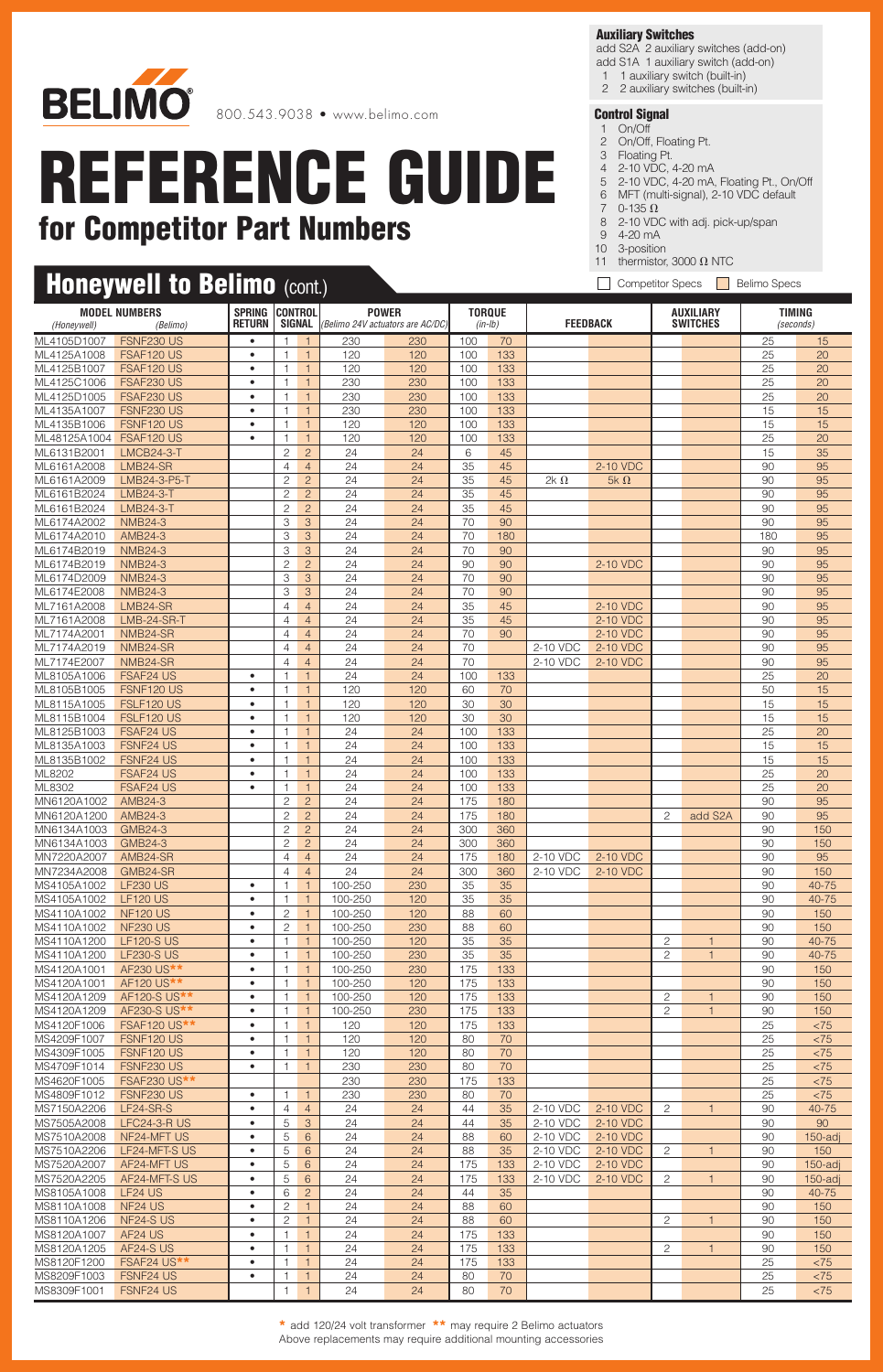

### **Invensys to Belimo**

#### **Auxiliary Switches**

add S2A 2 auxiliary switches (add-on) add S1A 1 auxiliary switch (add-on)

- 1 1 auxiliary switch (built-in)
- 2 2 auxiliary switches (built-in)

- 1 On/Off 2 On/Off, Floating Pt.
- 3 Floating Pt.
- 4 2-10 VDC, 4-20 mA
- 5 2-10 VDC, 4-20 mA, Floating Pt., On/Off
- 6 MFT (multi-signal), 2-10 VDC default 7  $0-135 \Omega$
- 8 2-10 VDC with adj. pick-up/span
- 9 4-20 mA
- 10 3-position
- 11 thermistor, 3000  $\Omega$  NTC
- Competitor Specs **Belimo Specs**

| <b>MODEL NUMBERS</b>       |                                      | <b>SPRING</b>          | <b>CONTROL</b>               |                                | <b>POWER</b>                                            |            | <b>TORQUE</b> |            |                 |             | <b>AUXILIARY</b> |                 | <b>TIMING</b> |            |
|----------------------------|--------------------------------------|------------------------|------------------------------|--------------------------------|---------------------------------------------------------|------------|---------------|------------|-----------------|-------------|------------------|-----------------|---------------|------------|
| (Invensys)                 | (Belimo)                             | <b>RETURN</b>          |                              |                                | <b>SIGNAL</b> ( <i>Belimo 24V actuators are AC/DC</i> ) |            |               | $(in-lb)$  | <b>FEEDBACK</b> |             |                  | <b>SWITCHES</b> |               | (seconds)  |
| MA-220                     | FSNF120 US                           | $\bullet$              | -1                           | $\overline{1}$                 | 120                                                     | 120        |               | 70         |                 |             |                  |                 |               | 15         |
| MA-305                     | TF24 US                              | $\bullet$              | $\mathbf{1}$                 | $\mathbf{1}$                   | 24                                                      | 24         | 16            | 18         |                 |             |                  |                 | 56            | 75         |
| MA-305                     | <b>TF24-MFT US</b>                   | $\bullet$              | $\overline{1}$               | $\overline{1}$                 | 24                                                      | 24         | 16            | 18         |                 | 2-10 VDC    |                  |                 | 20            | $150$ -adj |
| MA-305-500                 | TF24-SUS                             | $\bullet$              | $\mathbf{1}$                 | $\mathbf{1}$                   | 24                                                      | 24         | 16            | 18         |                 |             | $\mathbf{1}$     | $\mathbf{1}$    | 56            | 75         |
| MA-305-500                 | TF24-MFT-S US                        | $\bullet$              | $\mathbf{1}$                 | $\mathbf{1}$                   | 24                                                      | 24         | 16            | 18         |                 | 2-10 VDC    | 1                | $\mathbf{1}$    | 20            | $150$ -adj |
| MA318                      | <b>FSNF24 US</b><br><b>NF120 US</b>  | $\bullet$<br>$\bullet$ | $\mathbf{1}$                 | $\mathbf{1}$<br>$\overline{1}$ | 24<br>120                                               | 24<br>120  |               | 70         |                 |             |                  |                 |               | 15<br>75   |
| MA-318<br>MA-318-500       | <b>NF120-S US</b>                    | $\bullet$              | $\mathbf{1}$<br>$\mathbf{1}$ | $\mathbf{1}$                   | 230                                                     | 230        | 60<br>60      | 60<br>60   |                 |             | 1                | $\overline{1}$  | 92<br>92      | 75         |
| MA-405                     | <b>TF120 US</b>                      | $\bullet$              | $\overline{1}$               | $\mathbf{1}$                   | 120                                                     | 120        | 16            | 18         |                 |             |                  |                 | 48            | 75         |
| MA-405                     | <b>TFC120-S US</b>                   | $\bullet$              | $\overline{1}$               | $\overline{1}$                 | 120                                                     | 120        | 16            | 18         |                 |             |                  |                 | 20            | $30$       |
| MA-405-500                 | <b>TF120-S US</b>                    | $\bullet$              | $\mathbf{1}$                 | $\mathbf{1}$                   | 120                                                     | 120        | 16            | 18         |                 |             | 1                | $\mathbf{1}$    | 48            | 75         |
| MA-405-500                 | <b>TFC120-S US</b>                   | $\bullet$              | $\mathbf{1}$                 | $\mathbf{1}$                   | 120                                                     | 120        | 16            | 18         |                 |             | $\mathbf{1}$     | $\mathbf{1}$    | 20            | $30$       |
| MA40-7040                  | <b>LF120 US</b>                      | $\bullet$              | $\mathbf{1}$                 | $\mathbf{1}$                   | 120                                                     | 120        | 35            | 35         |                 |             |                  |                 | 50            | 40-75      |
| MA40-7040-501              | <b>LF120-S US</b>                    | $\bullet$              | $\mathbf{1}$                 | $\overline{1}$                 | 120                                                     | 120        | 35            | 35         |                 |             | $\overline{1}$   | $\mathbf{1}$    | 50            | 40-75      |
| MA40-7041                  | <b>LF230 US</b>                      | $\bullet$              |                              | $\mathbf{1}$                   | 230                                                     | 230        | 35            | 35         |                 |             |                  |                 | 50            | 40-75      |
| MA40-7041-501              | <b>LF230-S US</b>                    | $\bullet$              | $\mathbf{1}$                 | $\mathbf{1}$                   | 230                                                     | 230        | 35            | 35         |                 |             | $\overline{1}$   | $\overline{1}$  | 50            | 40-75      |
| MA40-7043                  | LF24 US                              | ٠                      | $\mathbf{1}$                 | $\mathbf{1}$                   | 24                                                      | 24         | 35            | 35         |                 |             |                  |                 | 50            | 40-75      |
| MA40-7043-501              | LF24-SUS                             | $\bullet$              | $\mathbf{1}$                 | $\mathbf{1}$                   | 24                                                      | 24         | 35            | 35         |                 |             | 1                | $\mathbf{1}$    | 50            | 40-75      |
| MA40-7051                  | <b>AF230 US</b>                      | $\bullet$              | $\mathbf{1}$                 | $\mathbf{1}$                   | 230                                                     | 230        | 133           | 133        |                 |             |                  |                 | 190           | 150        |
| MA40-7070                  | <b>NF120 US</b>                      |                        | $\mathbf 1$                  | $\mathbf{1}$                   | 120                                                     | 120        | 60            | 60         |                 |             |                  |                 | 80            | 75         |
| MA40-7070-502              | <b>NF120-S US</b><br><b>NF230 US</b> | $\bullet$<br>$\bullet$ | $\overline{1}$<br>1          | $\mathbf{1}$                   | 120<br>230                                              | 120        | 60            | 60         |                 |             | $\overline{c}$   | $\mathbf{1}$    | 80            | 75         |
| MA40-7071<br>MA40-7071-502 | <b>NF230-S US</b>                    | $\bullet$              | -1                           | $\mathbf{1}$<br>$\mathbf{1}$   | 230                                                     | 230<br>230 | 60<br>60      | 60<br>60   |                 |             | 2                | -1              | 80<br>80      | 75<br>75   |
| MA40-7073                  | NF <sub>24</sub> US                  | ٠                      | $\mathbf{1}$                 | $\overline{1}$                 | 24                                                      | 24         | 60            | 60         |                 |             |                  |                 | 80            | 75         |
| MA40-7073-502              | NF24-S US                            | $\bullet$              | $\mathbf{1}$                 | $\mathbf{1}$                   | 24                                                      | 24         | 60            | 60         |                 |             | $\overline{c}$   | $\mathbf{1}$    | 80            | 75         |
| MA40-7150                  | <b>AF120 US</b>                      | $\bullet$              | $\mathbf{1}$                 | $\mathbf{1}$                   | 120                                                     | 120        | 133           | 133        |                 |             |                  |                 | 190           | 150        |
| MA40-7150-502              | <b>AF120-S US</b>                    |                        | $\overline{1}$               | $\mathbf{1}$                   | 120                                                     | 120        | 133           | 133        |                 |             | 2                |                 | 190           | 150        |
| MA40-7153                  | AF24 US                              | $\bullet$              | $\mathbf{1}$                 | $\mathbf{1}$                   | 24                                                      | 24         | 133           | 133        |                 |             |                  |                 | 190           | 150        |
| MA40-7153-502              | AF24-SUS                             | $\bullet$              |                              | $\overline{1}$                 | 24                                                      | 24         | 133           | 133        |                 |             | 2                | $\mathbf{1}$    | 190           | 150        |
| MA40-7170                  | <b>AF120 US</b>                      | ٠                      | -1                           | $\overline{1}$                 | 120                                                     | 120        | 150           | 133        |                 |             |                  |                 | 145           | 150        |
| MA40-7171                  | <b>AF230 US</b>                      | $\bullet$              | $\mathbf{1}$                 | $\mathbf{1}$                   | 230                                                     | 230        | 150           | 133        |                 |             |                  |                 | 145           | 150        |
| MA40-7173                  | AF24 US                              | $\bullet$              | $\mathbf{1}$                 | $\mathbf{1}$                   | 24                                                      | 24         | 150           | 133        |                 |             |                  |                 | 145           | 150        |
| MA-416                     | <b>NF120 US</b>                      | $\bullet$              | $\mathbf{1}$                 | $\mathbf{1}$                   | 208                                                     | 120        | 60            | 60         |                 |             |                  |                 | 104           | 75         |
| MA-416-500                 | <b>NF120-S US</b>                    | ٠                      |                              | $\mathbf{1}$                   | 208                                                     | 120        | 60            | 60         |                 |             |                  | $\overline{1}$  | 104           | 75         |
| MA41-7073                  | NF <sub>24</sub> US                  | $\bullet$              | $\mathbf{1}$                 | $\mathbf{1}$                   | 24                                                      | 24         |               | 60         |                 |             |                  |                 |               | < 75       |
| MA-418                     | <b>NF230 US</b>                      | $\bullet$              | $\mathbf{1}$                 | $\mathbf{1}$                   | 120                                                     | 230        | 60            | 60         |                 |             |                  | $\overline{1}$  | 108           | 75         |
| MA-418-500<br>MA-419       | <b>NF120-S US</b><br><b>NF120 US</b> | $\bullet$<br>$\bullet$ | $\mathbf{1}$<br>$\mathbf{1}$ | $\overline{1}$<br>$\mathbf{1}$ | 120<br>240                                              | 120<br>120 | 60<br>60      | 60<br>60   |                 |             |                  |                 | 108<br>120    | 75<br>75   |
| MA-419-500                 | <b>NF230-S US</b>                    | $\bullet$              | $\mathbf{1}$                 | $\mathbf{1}$                   | 240                                                     | 230        | 60            | 60         |                 |             |                  |                 | 120           | 75         |
| MA50-7051-502              | <b>AF230-S US</b>                    | $\bullet$              | $\overline{1}$               | $\mathbf{1}$                   | 230                                                     | 230        | 133           | 133        |                 |             | $\overline{c}$   | $\overline{1}$  | 190           | 150        |
| MA5-419                    | <b>NF120 US</b>                      | $\bullet$              | 1                            | $\mathbf{1}$                   | 240                                                     | 120        | 60            | 60         |                 |             |                  |                 | 120           | 75         |
| MA5-419-500                | <b>NF120-S US</b>                    | $\bullet$              | 1.                           | $\vert$ 1                      | 240                                                     | 120        | 60            | 60         |                 |             | 1.               | $\mathbf{1}$    | 120           | 75         |
| MC-351                     | GMB24-3                              |                        | $\mathbf{1}$                 | $\overline{2}$                 | 24                                                      | 24         | 220           | 180        |                 |             |                  |                 | 70            | 95         |
| MC-421                     | GMB24-MFT                            |                        | $\mathbf{1}$                 | $6\overline{6}$                | 24                                                      | 24         | 175           | 360        |                 |             |                  |                 | 20            | 150-adj    |
| MC-431                     | GMB24-MFT                            |                        | $\mathbf{1}$                 | $6\overline{6}$                | 24                                                      | 24         | 220           | 360        |                 |             |                  |                 | 30            | $150$ -adj |
| MC-4311                    | GMB24-MFT                            |                        | $\mathbf{1}$                 | 6                              | 24                                                      | 24         | 220           | 360        |                 |             |                  |                 | 30            | $150$ -adj |
| MC5-4311                   | GMB24-MFT                            |                        | 1                            | 6                              | 24                                                      | 24         | 220           | 360        |                 |             |                  |                 | 36            | $150$ -adj |
| MF40-6043                  | LMB24-3                              |                        |                              |                                | 24                                                      | 24         | 35            | 45         |                 |             |                  |                 | ${}_{<}90$    | 95         |
| MF40-6043-502              | LMB24-3                              |                        |                              |                                | 24                                                      | 24         | 35            | 45         |                 |             | 2                | add S2A         | <90           | 95         |
| MF40-6043-510              | LMB24-3<br><b>NMB24-3</b>            |                        |                              |                                | 24<br>24                                                | 24         | 35            | 45         |                 |             |                  |                 | $90$<br>120   | 95         |
| MF40-6083<br>MF40-6153     | AMB24-3                              |                        | З<br>З                       | 3<br>3                         | 24                                                      | 24<br>24   | 70<br>133     | 90<br>180  |                 |             |                  |                 | 120           | 95<br>95   |
| MF40-7043                  | AF24-MFT US                          | ٠                      | З                            | $6\overline{6}$                | 24                                                      | 24         | 35            | 133        | 2-10 VDC        |             |                  |                 | 130           | $150$ -adj |
| MF40-7043-501              | AF24-MFT-S US                        | ٠                      | 3                            | $6\overline{6}$                | 24                                                      | 24         | 35            | 133        |                 |             | 1                | $\mathbf{1}$    | 195           | $150$ -adj |
| MF40-7073                  | AF24-MFT US                          | ٠                      | З                            | $6\overline{6}$                | 24                                                      | 24         | 60            | 133        |                 |             |                  |                 | 190           | $150$ -adj |
| MF40-7073-502              | AF24-MFT-S US                        | $\bullet$              | З                            | 6                              | 24                                                      | 24         | 60            | 133        |                 |             | 2                | $\mathbf{1}$    | 195           | $150$ -adj |
| MF40-7153                  | AF24-MFT US                          | $\bullet$              | З                            | $6^{\circ}$                    | 24                                                      | 24         | 133           | 133        |                 |             |                  |                 | 190           | $150$ -adj |
| MF40-7153-502              | AF24-MFT-S US                        |                        | З                            | $6\overline{6}$                | 24                                                      | 24         | 133           | 133        |                 |             | 2                | $\mathbf{1}$    | 190           | $150$ -adj |
| MF40-7173                  | <b>AF24-3 US</b>                     | $\bullet$              | З                            | 3                              | 24                                                      | 24         | 150           | 133        |                 |             |                  |                 | 145           | 150        |
| MF41-6043                  | LMB24-3                              |                        | З                            | 3                              | 24                                                      | 24         | 35            | 45         |                 |             |                  |                 | 90            | 95         |
| MF41-6043-502              | LMB24-3                              |                        | З                            | 3                              | 24                                                      | 24         | 35            | 45         |                 |             | 2                | add S2A         | 90            | 95         |
| MF41-6043-510              | LMB24-3-P10-T                        |                        | З                            | 3                              | 24                                                      | 24         | 35            | 45         | 1k $\Omega$     | 5k $\Omega$ |                  |                 | 90            | 95         |
| MF41-6083                  | <b>NMB24-3</b>                       |                        | З                            | 3                              | 24                                                      | 24         | 70            | 90         |                 |             |                  |                 | 90            | 95         |
| MF41-6083-502              | <b>NMB24-3</b>                       |                        | З                            | 3                              | 24                                                      | 24         | 70            | 90         |                 |             | 2                | add S2A         | 90            | 95         |
| MF41-6153<br>MF41-6343     | AMB24-3<br>GMB24-3                   |                        | 3<br>3                       | 3<br>3                         | 24<br>24                                                | 24<br>24   | 133<br>300    | 180<br>360 |                 |             |                  |                 | 90<br>90      | 95<br>95   |
| MF41-7073                  | NF24-MFT US                          | ٠                      | 3                            | $6^{\circ}$                    | 24                                                      | 24         | 60            | 60         |                 |             |                  |                 | 195           | $150$ -adj |
| MF41-7073-502              | NF24-MFT-S US                        | $\bullet$              | 3                            | $6\phantom{1}$                 | 24                                                      | 24         | 60            | 60         |                 |             | $\overline{c}$   | $\mathbf{1}$    | 195           | $150$ -adj |
|                            |                                      |                        |                              |                                |                                                         |            |               |            |                 |             |                  |                 |               |            |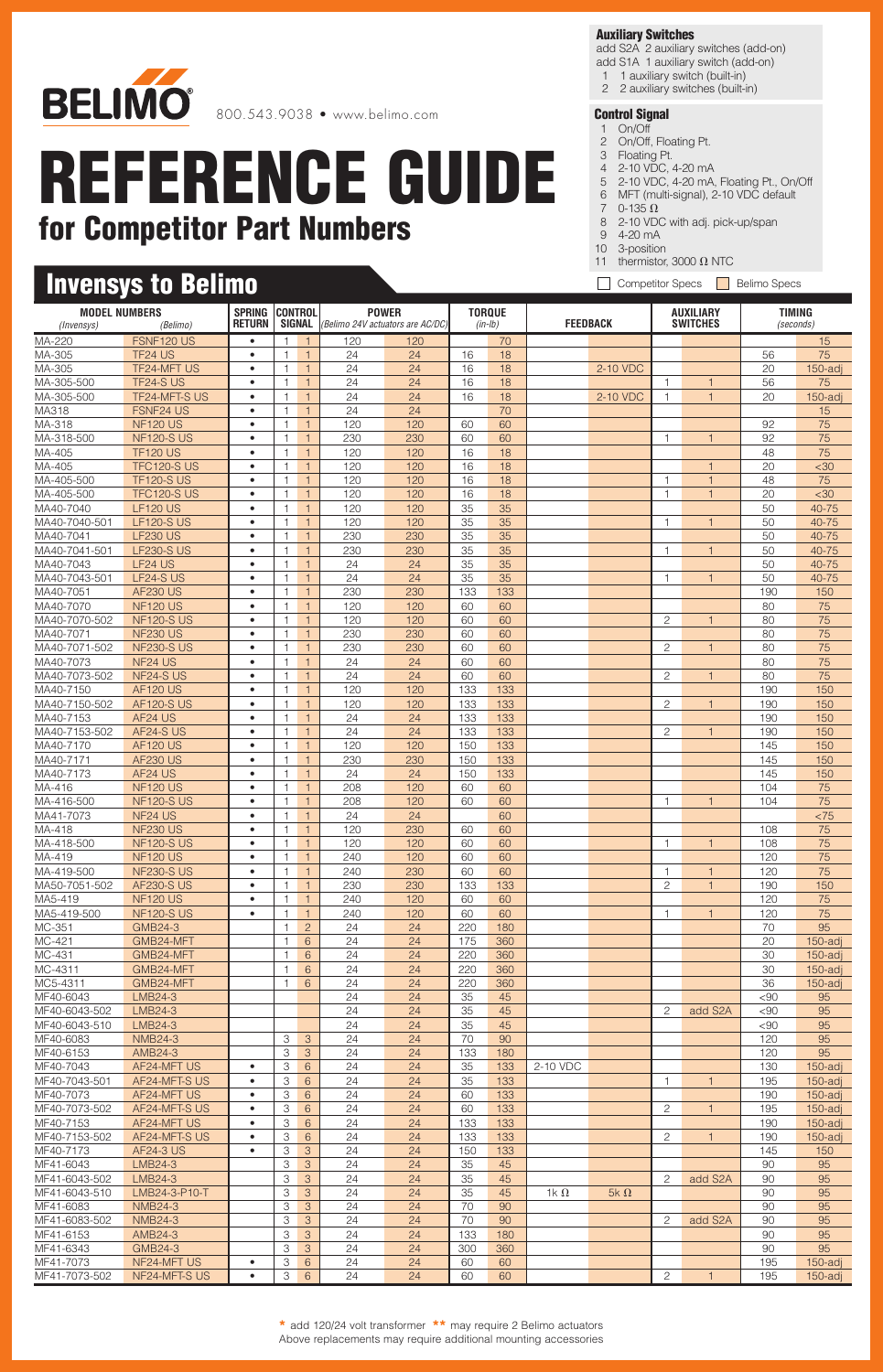

### **Invensys to Belimo (cont.)**

#### **Auxiliary Switches**

add S2A 2 auxiliary switches (add-on) add S1A 1 auxiliary switch (add-on)

- 1 1 auxiliary switch (built-in)
- 2 2 auxiliary switches (built-in)

- 1 On/Off 2 On/Off, Floating Pt.
- 3 Floating Pt.
- 4 2-10 VDC, 4-20 mA
- 5 2-10 VDC, 4-20 mA, Floating Pt., On/Off 6 MFT (multi-signal), 2-10 VDC default
- 7  $0-135 \Omega$
- 8 2-10 VDC with adj. pick-up/span
- 9 4-20 mA
- 10 3-position
- 11 thermistor, 3000  $\Omega$  NTC
- Competitor Specs **Belimo Specs**

|                        | <b>MODEL NUMBERS</b><br>(Invensys)<br>(Belimo) |                        | <b>CONTROL</b>                   |                                  | <b>POWER</b><br><b>SIGNAL</b> ( <i>Belimo 24V actuators are AC/DC</i> ) |            | <b>TORQUE</b><br>(in-Ib) |           | <b>FEEDBACK</b>      |                      | <b>AUXILIARY</b><br><b>SWITCHES</b> |                         | <b>TIMING</b><br>(seconds) |                          |
|------------------------|------------------------------------------------|------------------------|----------------------------------|----------------------------------|-------------------------------------------------------------------------|------------|--------------------------|-----------|----------------------|----------------------|-------------------------------------|-------------------------|----------------------------|--------------------------|
| MF41-7153              | AF24-MFT US                                    | $\bullet$              | 3                                | 6                                | 24                                                                      | 24         | 133                      | 133       |                      |                      |                                     |                         | 190                        | $150$ -adj               |
| MF41-7153-502          | AF24-MFT-S US                                  | $\bullet$              | 3                                | 6                                | 24                                                                      | 24         | 133                      | 133       |                      |                      | $\overline{c}$                      | $\overline{1}$          | 190                        | $150$ -adj               |
| MF-6343                | <b>GMB24-3</b>                                 |                        | 3                                | 3                                | 24                                                                      | 24         | 300                      | 360       |                      |                      |                                     |                         | 145                        | 150                      |
| MM-400                 | LMCB24-SR                                      |                        | $\overline{4}$                   | $\overline{4}$                   | 24                                                                      | 24         | 150                      | 45        |                      |                      |                                     |                         | 50                         | 35                       |
| MM-400-002             | LMCB24-SR                                      |                        | $\overline{4}$                   | $\overline{4}$                   | 24                                                                      | 24         | 150                      | 45        |                      |                      | 2                                   | add S2A                 | 50                         | 35                       |
| MM-500                 | NF24-SR US                                     | $\bullet$              | $\overline{4}$                   | $\overline{4}$                   | 24                                                                      | 24         | 50                       | 60        |                      |                      |                                     |                         | 55                         | 150                      |
| MM-500-002             | NF24-SR-S US                                   | $\bullet$              | 4                                | $\overline{4}$                   | 24                                                                      | 24         | 50                       | 60        |                      |                      | 2                                   | $\overline{1}$          | 55                         | 150                      |
| MMR-400                | LMCB-SR                                        |                        | $\overline{4}$                   | $\overline{4}$                   | 24                                                                      | 24         | 150                      | 45        |                      |                      |                                     |                         | 50                         | 35                       |
| MMR-400-002            | LMCB-SR                                        |                        | $\overline{4}$                   | $\overline{4}$                   | 24                                                                      | 24         | 150                      | 45        |                      |                      | $\overline{c}$                      | add S2A                 | 50                         | 35                       |
| <b>MMR-500</b>         | NF24-SR US                                     | $\bullet$              | $\overline{4}$                   | $\overline{4}$                   | 24                                                                      | 24         | 50                       | 60        |                      |                      |                                     |                         | 55                         | 150                      |
| MMR-500-002<br>MP-361  | NF24-SR-S US<br>NF24-SR-S US                   | $\bullet$<br>$\bullet$ | 4                                | $\overline{4}$                   | 24<br>24                                                                | 24<br>24   | 50<br>50                 | 60<br>60  |                      |                      | $\overline{c}$<br>$\overline{1}$    | 1<br>$\overline{1}$     | 55<br>90                   | 150                      |
| MP-361-600             | NF24-MFT-S US                                  | $\bullet$              | $\overline{4}$<br>$\overline{4}$ | $\overline{4}$<br>6              | 24                                                                      | 24         | 50                       | 60        |                      | 2-10 VDC             | 1                                   | $\overline{1}$          | 90                         | 150<br>150               |
| MP-361-691             | NF24-MFT-SUS                                   | $\bullet$              | 4                                | 6                                | 24                                                                      | 24         | 50                       | 60        |                      | 2-10 VDC             | 1                                   | $\mathbf{1}$            | 90                         | 150                      |
| MP-371                 | NF24-SR-S US                                   | $\bullet$              | $\overline{4}$                   | $\overline{4}$                   | 24                                                                      | 24         | 50                       | 60        |                      |                      | $\mathbf 1$                         | $\overline{1}$          | 90                         | 150                      |
| MP-371-600             | NF24-MFT-S US                                  | $\bullet$              | $\overline{4}$                   | $6\phantom{1}$                   | 24                                                                      | 24         | 50                       | 60        |                      | 2-10 VDC             | $\overline{1}$                      | $\overline{1}$          | 90                         | 150                      |
| MP-371-602             | NF24-MFT-S US                                  | $\bullet$              | $\overline{4}$                   | 6                                | 24                                                                      | 24         | 50                       | 60        |                      | 2-10 VDC             | $\mathbf{1}$                        | $\overline{1}$          | 90                         | 150                      |
| MP-381                 | GMB24-SR                                       |                        | $\overline{4}$                   | $\overline{4}$                   | 24                                                                      | 24         | 220                      | 360       |                      | 2-10 VDC             | $\overline{1}$                      | add S1A                 | 130                        | 150                      |
| MP-382                 | GMB24-SR                                       |                        | 4                                | $\overline{4}$                   | 24                                                                      | 24         | 220                      | 360       |                      | 2-10 VDC             | $\mathbf{1}$                        | add S1A                 | 130                        | 150                      |
| MP-421                 | NMX24-MFT*                                     |                        | $\overline{4}$                   | 6                                | 120                                                                     | 120        | 60                       | 90        |                      | 2-10 VDC             | $\overline{1}$                      | add S1A                 | 25                         | $150$ -adj               |
| MP-422                 | NMX24-MFT*                                     |                        | $\overline{4}$                   | 6                                | 120                                                                     | 120        | 60                       | 90        |                      | 2-10 VDC             | $\overline{1}$                      | add S1A                 | 25-250                     | 150-adi                  |
| MP-424                 | NMX24-MFT*                                     |                        | $\overline{4}$                   | 6                                | 120                                                                     | 120        | 60                       | 90        |                      | 2-10 VDC             | $\mathbf{1}$                        | add S1A                 | 13-130                     | $150$ -adj               |
| MP-451<br>MP-453       | NMX24-MFT*<br>GMX24-MFT*                       |                        | $\overline{4}$<br>$\overline{4}$ | 6<br>6                           | 120<br>120                                                              | 120<br>120 | 80<br>220                | 90<br>360 |                      | 2-10 VDC<br>2-10 VDC | $\overline{1}$<br>1                 | add S1A<br>add S1A      | 80<br>40                   | $150$ -adj<br>$150$ -adj |
| MP-465                 | NMX24-MFT*                                     | $\bullet$              | $\overline{4}$                   | 6                                | 120                                                                     | 120        | 90                       | 90        |                      | 2-10 VDC             | $\mathbf{1}$                        | add S1A                 | 50                         | $150$ -adj               |
| MP-475                 | NMX24-MFT*                                     | $\bullet$              | 4                                | 6                                | 120                                                                     | 120        | 90                       | 90        |                      | 2-10 VDC             | $\overline{1}$                      | add S1A                 | 50                         | $150$ -adj               |
| MP-481                 | AMX24-MFT*                                     |                        | $\overline{4}$                   | 6                                | 120                                                                     | 120        | 130                      | 180       |                      | 2-10 VDC             | $\overline{1}$                      | add S1A                 | 130                        | $150$ -adj               |
| MP-483                 | NMX24-MFT*                                     |                        | $\overline{4}$                   | 6                                | 120                                                                     | 120        | 65                       | 90        |                      | 2-10 VDC             | $\overline{1}$                      | add S1A                 | 65                         | $150$ -adi               |
| MP-485                 | AMX24-MFT*                                     |                        | $\overline{4}$                   | 6                                | 120                                                                     | 120        | 130                      | 180       |                      | 2-10 VDC             | $\mathbf{1}$                        | add S1A                 | 130                        | $150$ -adj               |
| MP-495                 | AMX24-MFT*                                     |                        | $\overline{4}$                   | 6                                | 120                                                                     | 120        | 130                      | 180       |                      | 2-10 VDC             | $\overline{1}$                      | add S1A                 | 130                        | $150$ -adj               |
| MP-5233                | <b>TF24-MFT US</b>                             | $\bullet$              | $\overline{4}$                   | 6                                | 24                                                                      | 24         | 19                       | 18        |                      | 2-10 VDC             |                                     |                         | 60                         | $150$ -adj               |
| MP-5433                | TF24-MFT US                                    | $\bullet$              | 4                                | 6                                | 120                                                                     | 120        | 19                       | 18        |                      | 2-10 VDC             |                                     |                         | 60                         | $150$ -adj               |
| MP-5613                | <b>TF24-MFT US</b>                             | ٠                      | $\overline{4}$                   | 6                                | 24                                                                      | 24         |                          | 18        |                      | 2-10 VDC             |                                     |                         | 60                         | $150$ -adj               |
| MS-1233<br>MS-1233-002 | <b>TF24-MFT US</b><br>TF24-MFT US              |                        | $\overline{4}$<br>$\overline{4}$ | 6<br>6                           | 24<br>24                                                                | 24<br>24   | 20<br>20                 | 18<br>18  |                      | 2-10 VDC             |                                     |                         | 225<br>225                 | $150$ -adj<br>$150$ -adj |
| MS-1233-100            | <b>TF24-MFT US</b>                             |                        | $\overline{4}$                   | 6                                | 24                                                                      | 24         | 20                       | 18        |                      | 2-10 VDC<br>2-10 VDC |                                     |                         | 225                        | $150$ -adj               |
| MS-1233-102            | TF24-MFT US                                    |                        | $\overline{4}$                   | 6                                | 24                                                                      | 24         | 20                       | 17        |                      | 2-10 VDC             |                                     |                         | 225                        | $150$ -adj               |
| MS30-7171              | AF24-SR                                        | $\bullet$              | 4                                | $\overline{4}$                   | 24                                                                      | 24         | 150                      | 133       | 2-10 VDC             | 2-10 VDC             |                                     |                         | 145                        | 150                      |
| MS40-7043              | LF24-SR US                                     | ٠                      | 4                                | $\overline{4}$                   | 24                                                                      | 24         | 35                       | 35        | 2-10 VDC             | 2-10 VDC             |                                     |                         | 130                        | 150                      |
| MS40-7043-501          | LF24-SR-S US                                   | ٠                      | $\overline{4}$                   | $\overline{4}$                   | 24                                                                      | 24         | 35                       | 35        | 2-10 VDC             | 2-10 VDC             | 1                                   | $\overline{\mathbf{1}}$ | 130                        | 150                      |
| MS40-7073-502          | LF24-SR-S US                                   | $\bullet$              | $\overline{4}$                   | $\overline{4}$                   | 24                                                                      | 24         | 60                       | 35        | 2-10 VDC             | 2-10 VDC             | 2                                   | $\mathbf{1}$            | 130                        | 150                      |
| MS40-7153              | AF24-SR US                                     | $\bullet$              | 4                                | 4                                | 24                                                                      | 24         | 133                      | 133       | 2-10 VDC             | 2-10 VDC             |                                     |                         | 130                        | 150                      |
| MS40-7153-502          | AF24-SR-S US                                   | $\bullet$              | $\overline{4}$                   | $\overline{4}$                   | 24                                                                      | 24         | 133                      | 133       | 2-10 VDC             | 2-10 VDC             | 2                                   |                         | 195                        | 150                      |
| MS40-7170              | AF24-SR                                        | $\bullet$<br>$\bullet$ | $\overline{4}$                   | $\overline{4}$                   | 24                                                                      | 24         | 150                      | 133       | 2-10 VDC             | 2-10 VDC             |                                     |                         | 145                        | 150                      |
| MS40-7173<br>MS41-6043 | AF24-SR<br>LMB24-SR                            |                        | 4<br>$\overline{4}$              | $\overline{4}$<br>$\overline{4}$ | 24<br>24                                                                | 24<br>24   | 150<br>35                | 133<br>45 | 2-10 VDC<br>2-10 VDC | 2-10 VDC<br>2-10 VDC |                                     |                         | 145<br>?                   | 150<br>35                |
| MS41-6043-502          | LMB24-SR                                       |                        | $\overline{4}$                   | $\overline{4}$                   | 24                                                                      | 24         | 35                       | 45        | 2-10 VDC             | 2-10 VDC             |                                     |                         | $\overline{?}$             | $150$ -adj               |
| MS41-6043-520          | LMB24-MFT                                      |                        | $\overline{4}$                   | $\overline{4}$                   | 24                                                                      | 24         | 35                       | 45        | 2-10 VDC             | 2-10 VDC             |                                     |                         | ?                          | $150$ -adj               |
| MS41-6043-522          | LMB24-MFT                                      |                        | 4                                | $\overline{4}$                   | 24                                                                      | 24         | 35                       | 45        | 2-10 VDC             | 2-10 VDC             |                                     |                         | ?                          | $150$ -adj               |
| MS41-6083              | NMB24-SR                                       |                        | 4                                | $\overline{4}$                   | 24                                                                      | 24         | 70                       | 90        | 2-10 VDC             | 2-10 VDC             |                                     |                         | 150                        | 95                       |
| MS41-6083-502          | NMB24-MFT                                      |                        | $\overline{4}$                   | $\overline{4}$                   | 24                                                                      | 24         | 70                       | 90        | 2-10 VDC             | 2-10 VDC             |                                     |                         | 150                        | $150$ -adj               |
| MS41-6083-520          | NMB24-MFT                                      |                        | 4                                | $\overline{4}$                   | 24                                                                      | 24         | 70                       | 90        | 2-10 VDC             | 2-10 VDC             |                                     |                         | 150                        | $150$ -adj               |
| MS41-6083-522          | NMB24-MFT                                      |                        | $\overline{4}$                   | $\overline{4}$                   | 24                                                                      | 24         | 70                       | 90        | 2-10 VDC             | 2-10 VDC             |                                     |                         | 150                        | $150$ -adj               |
| MS41-6153              | AMB24-SR                                       |                        | $\overline{4}$                   | $\overline{4}$                   | 24                                                                      | 24         | 133                      | 180       | 2-10 VDC             | 2-10 VDC             |                                     |                         | $\overline{\phantom{a}}$   | 95                       |
| MS41-6343<br>MS41-7073 | GMB24-SR<br>NF24-SR US                         | $\bullet$              | $\overline{4}$<br>$\overline{4}$ | $\overline{4}$<br>$\overline{4}$ | 24<br>24                                                                | 24<br>24   | 300<br>60                | 360<br>60 | 2-10 VDC<br>2-10 VDC | 2-10 VDC<br>2-10 VDC |                                     |                         | $\tilde{?}$<br>195         | 150<br>150               |
| MS41-7153              | AF24-SR US                                     | ٠                      | $\overline{4}$                   | $\overline{4}$                   | 24                                                                      | 24         | 133                      | 133       | 2-10 VDC             | 2-10 VDC             |                                     |                         | 190                        | 150                      |
| MS4709F                | FSNF230 US                                     | $\bullet$              | 1                                | $\overline{1}$                   | 230                                                                     | 230        |                          | 70        |                      |                      |                                     |                         | 90                         | 15                       |
| MS4809F                | <b>FSNF230 US</b>                              | $\bullet$              | $\mathbf{1}$                     | $\mathbf{1}$                     | 230                                                                     | 230        |                          | 70        |                      |                      |                                     |                         | 90                         | 15                       |
| MS50-E2001             | AF24-MFT US                                    | $\bullet$              | $\overline{4}$                   | 6                                | 24                                                                      | 24         | 150                      | 133       |                      | 2-10 VDC             |                                     |                         | 145                        | $150$ -adj               |
| MS50-E2101             | AF24-MFT US                                    | $\bullet$              | $\overline{4}$                   | 6                                | 24                                                                      | 24         | 150                      | 133       |                      | 2-10 VDC             |                                     |                         | 145                        | $150$ -adj               |
| MS50-E2301             | AF24-MFT US                                    | $\bullet$              | $\overline{4}$                   | 6                                | 24                                                                      | 24         | 150                      | 133       |                      | 2-10 VDC             |                                     |                         | 145                        | $150$ -adj               |
| MS50-H2001             | GMB24-MFT                                      |                        | 4                                | 6                                | 24                                                                      | 24         | 300                      | 360       |                      | 2-10 VDC             |                                     |                         | 145                        | $150$ -adj               |
| MS50-H2101             | GMB24-MFT                                      |                        | $\overline{4}$                   | 6                                | 24                                                                      | 24         | 300                      | 360       |                      | 2-10 VDC             |                                     |                         | 145                        | $150$ -adj               |
| MS50-H2301             | GMB24-MFT                                      |                        | $\overline{4}$                   | 6                                | 24                                                                      | 24         | 300                      | 360       |                      | 2-10 VDC             |                                     |                         | 145                        | $150$ -adj               |
| MS8209F<br>MS8309F     | FSNF120 US<br>FSNF24 US                        | $\bullet$<br>$\bullet$ | -1                               | $\mathbf{1}$                     | 120<br>24                                                               | 120<br>24  |                          | 70<br>70  |                      |                      |                                     |                         |                            | 15<br>15                 |
|                        |                                                |                        |                                  |                                  |                                                                         |            |                          |           |                      |                      |                                     |                         |                            |                          |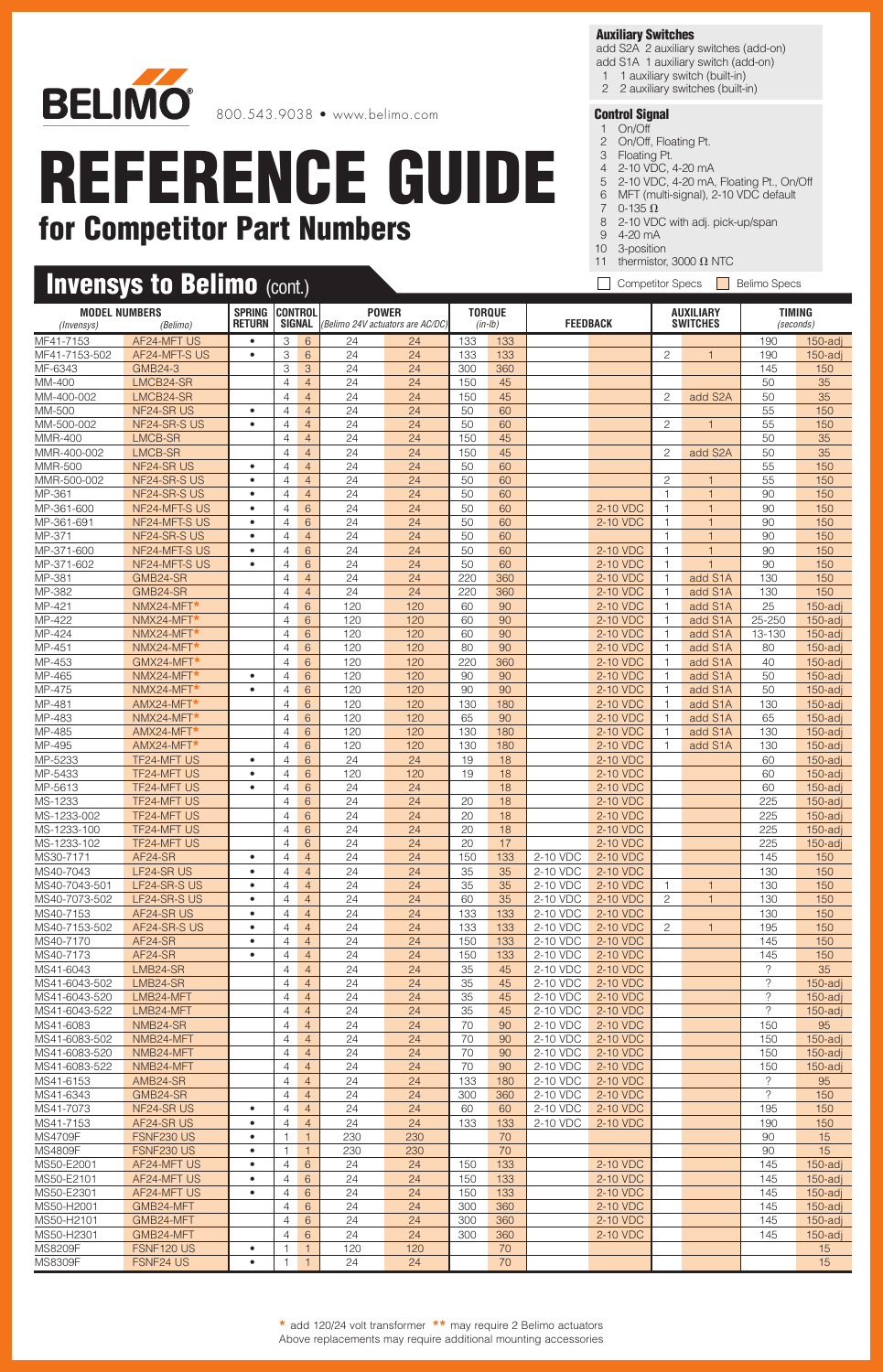

#### **Auxiliary Switches**

add S2A 2 auxiliary switches (add-on) add S1A 1 auxiliary switch (add-on)

- 1 1 auxiliary switch (built-in)
- 2 2 auxiliary switches (built-in)

- 1 On/Off 2 On/Off, Floating Pt.
- 3 Floating Pt.
- 4 2-10 VDC, 4-20 mA
- 5 2-10 VDC, 4-20 mA, Floating Pt., On/Off
- 6 MFT (multi-signal), 2-10 VDC default
- 7  $0-135 \Omega$
- 8 2-10 VDC with adj. pick-up/span
- 9 4-20 mA 10 3-position
- 11 thermistor, 3000  $\Omega$  NTC
- Competitor Specs Belimo Specs

|                                            | <b>Johnson Controls to Belimo</b> |                                |                                  |                                  |           |                                                  |                            | <b>Competitor Specs</b><br>$\mathbf{I}$<br><b>Belimo Specs</b> |                      |                      |                                     |                      |                 |                            |  |
|--------------------------------------------|-----------------------------------|--------------------------------|----------------------------------|----------------------------------|-----------|--------------------------------------------------|----------------------------|----------------------------------------------------------------|----------------------|----------------------|-------------------------------------|----------------------|-----------------|----------------------------|--|
| <b>MODEL NUMBERS</b><br>(Johnson Controls) | (Belimo)                          | <b>SPRING</b><br><b>RETURN</b> | <b>CONTROL</b><br>SIGNAL         |                                  |           | <b>POWER</b><br>(Belimo 24V actuators are AC/DC) | <b>TORQUE</b><br>$(in-lb)$ |                                                                |                      | <b>FEEDBACK</b>      | <b>AUXILIARY</b><br><b>SWITCHES</b> |                      |                 | <b>TIMING</b><br>(seconds) |  |
| M110AAB-1                                  | <b>LF120-S US</b>                 | $\bullet$                      | $\overline{c}$                   | $\overline{2}$                   | 120       | 120                                              | 25                         | 35                                                             |                      |                      |                                     |                      |                 | < 75                       |  |
| M110AGA-1                                  | LF24 US                           | $\bullet$                      | $\overline{c}$                   | $\overline{2}$                   | 24        | 24                                               | 25                         | 35                                                             |                      |                      |                                     |                      |                 | < 75                       |  |
| M110AGB-1                                  | LF24-S US                         | $\bullet$                      | $\overline{c}$                   | $\overline{c}$                   | 24        | 24                                               | 25                         | 35                                                             |                      |                      |                                     |                      |                 | < 75                       |  |
| M110GGA-3                                  | LF24-MFT US                       | $\bullet$                      | $\overline{4}$                   | 6                                | 24        | 24                                               | 25                         | 35                                                             | 2-10 VDC             | 2-10 VDC             |                                     |                      |                 | 150                        |  |
| M110JGA-1                                  | LF24-SR US                        | $\bullet$                      | $\overline{4}$                   | $\overline{4}$                   | 24        | 24                                               | 25                         | 35                                                             | 2-10 VDC             | 2-10 VDC             |                                     |                      |                 | 150                        |  |
| M110JGB-1<br>M120AAA-1                     | LF24-SR-S US<br>LMB120-3          | $\bullet$                      | $\overline{4}$<br>$\overline{c}$ | $\overline{4}$<br>$\overline{2}$ | 24<br>120 | 24<br>120                                        | 25<br>35                   | 35<br>45                                                       | 2-10 VDC             | 2-10 VDC             |                                     |                      |                 | 150<br>95                  |  |
| M120AAC-1                                  | LMB120-3                          |                                | $\overline{c}$                   | $\overline{c}$                   | 120       | 120                                              | 35                         | 45                                                             |                      |                      | $\overline{c}$                      | add S2A              |                 | $150$ -adj                 |  |
| M120AGA-1                                  | LMB24-3                           |                                | $\mathbf{2}$                     | $\overline{c}$                   | 24        | 24                                               | 35                         | 45                                                             |                      |                      |                                     |                      |                 | 95                         |  |
| M120GGA-3                                  | LMB24-MFT                         |                                | $\overline{4}$                   | 6                                | 24        | 24                                               | 35                         | 45                                                             | 2-10 VDC             | 2-10 VDC             |                                     |                      |                 | $150$ -adj                 |  |
| M120JAA-1                                  | <b>LMB120-SR</b>                  |                                | $\overline{4}$                   | $\overline{4}$                   | 120       | 120                                              | 35                         | 45                                                             | 2-10 VDC             | 2-10 VDC             |                                     |                      |                 | 95                         |  |
| M120JAC-1                                  | <b>LMB120-SR</b>                  |                                | $\overline{4}$                   | $\overline{4}$                   | 120       | 120                                              | 35                         | 45                                                             | 2-10 VDC             | 2-10 VDC             | 2                                   | add S2A              |                 | 95                         |  |
| M120JGA-1                                  | LMB24-SR                          |                                | $\overline{4}$                   | $\overline{4}$                   | 24        | 24                                               | 35                         | 45                                                             | 2-10 VDC             | 2-10 VDC             |                                     |                      |                 | 95                         |  |
| M120MGA-1                                  | LMX24-MFT95                       |                                | $\overline{7}$                   | 6                                | 24        | 24                                               | 35                         | 45                                                             |                      |                      |                                     |                      |                 | 95                         |  |
| M130AAA-1                                  | <b>NF120 US</b>                   | $\bullet$                      | $\overline{c}$                   | $\overline{2}$                   | 120       | 120                                              | 50                         | 60                                                             |                      |                      |                                     |                      |                 | < 75                       |  |
| M130AAB-1                                  | <b>NF120-S US</b>                 | $\bullet$                      | $\mathbf{2}$                     | $\overline{c}$                   | 120       | 120                                              | 50                         | 60                                                             |                      |                      |                                     |                      |                 | < 75                       |  |
| M130AGA-1                                  | NF24 US                           | $\bullet$                      | $\overline{c}$                   | $\overline{c}$                   | 24        | 24                                               | 50                         | 60                                                             |                      |                      |                                     |                      |                 | < 75                       |  |
| M130AGB-1                                  | NF24-SUS                          | $\bullet$                      | $\overline{c}$                   | $\overline{c}$                   | 24        | 24                                               | 50                         | 60                                                             |                      |                      |                                     |                      |                 | < 75                       |  |
| M130GGA-3<br>M130JGA-1                     | NF24-MFT US                       | $\bullet$<br>$\bullet$         | $\overline{4}$                   | 6                                | 24<br>24  | 24                                               | 50                         | 60                                                             | 2-10 VDC<br>2-10 VDC | 2-10 VDC<br>2-10 VDC |                                     |                      |                 | 150                        |  |
| M130JGB-1                                  | NF24-SR US<br>NF24-SR-S US        | $\bullet$                      | $\overline{4}$<br>$\overline{4}$ | $\overline{4}$<br>$\overline{4}$ | 24        | 24<br>24                                         | 50<br>50                   | 60<br>60                                                       | 2-10 VDC             | 2-10 VDC             |                                     |                      |                 | 150<br>150                 |  |
| M130MGA-1                                  | NF24-MFT US                       | $\bullet$                      | $\overline{7}$                   | 6                                | 24        | 24                                               | 50                         | 60                                                             | 2-10 VDC             | 2-10 VDC             |                                     |                      |                 | 150                        |  |
| M140AAA-1                                  | LMB120-3                          |                                | $\overline{c}$                   | $\overline{c}$                   | 120       | 120                                              | 75                         | 90                                                             |                      |                      |                                     |                      |                 | 95                         |  |
| M140AGA-1                                  | LMB24-3                           |                                | $\overline{c}$                   | $\overline{c}$                   | 24        | 24                                               | 75                         | 90                                                             |                      |                      |                                     |                      |                 | 95                         |  |
| M140GGA-3                                  | LMB24-MFT                         |                                | $\overline{4}$                   | 6                                | 24        | 24                                               | 75                         | 90                                                             | 2-10 VDC             | 2-10 VDC             |                                     |                      |                 | 95                         |  |
| M140JAA-1                                  | <b>LMB120-SR</b>                  |                                | $\overline{4}$                   | $\overline{4}$                   | 120       | 120                                              | 75                         | 90                                                             | 2-10 VDC             | 2-10 VDC             |                                     |                      |                 | 95                         |  |
| M140JGA-1                                  | LMB24-SR                          |                                | $\overline{4}$                   | $\overline{4}$                   | 24        | 24                                               | 75                         | 90                                                             | 2-10 VDC             | 2-10 VDC             |                                     |                      |                 | $150$ -adj                 |  |
| M150AAA-1                                  | AMB120-3                          |                                | $\mathbf{2}$                     | $\overline{2}$                   | 120       | 120                                              | 150                        | 180                                                            |                      |                      |                                     |                      |                 | 95                         |  |
| M150AAB-1                                  | AMB120-3                          |                                | $\overline{c}$                   | $\overline{c}$                   | 120       | 120                                              | 150                        | 180                                                            |                      |                      | $\mathbf{1}$                        | add S1A              |                 | 95                         |  |
| M150AGA-1                                  | AMB24-3                           |                                | $\overline{c}$                   | $\overline{c}$                   | 24        | 24                                               | 150                        | 180                                                            |                      |                      |                                     |                      |                 | 95                         |  |
| M150AGB-1                                  | AMB24-3                           |                                | $\mathbf{2}$                     | $\overline{c}$                   | 24        | 24                                               | 150                        | 180                                                            |                      |                      | $\mathbf{1}$                        | add S1A              |                 | 95                         |  |
| M150GGA-3                                  | AMB24-MFT                         |                                | $\overline{4}$                   | 6                                | 24        | 24                                               | 150                        | 180                                                            | 2-10 VDC             | 2-10 VDC             |                                     |                      |                 | $150$ -adj                 |  |
| M150JGA-1                                  | AMB24-SR                          |                                | $\overline{4}$                   | $\overline{4}$                   | 24        | 24                                               | 150                        | 180                                                            | 2-10 VDC             | 2-10 VDC             |                                     |                      |                 | 95                         |  |
| M150JGB-1                                  | AMB24-SR                          |                                | $\overline{4}$                   | $\overline{4}$                   | 24        | 24                                               | 150                        | 180                                                            | 2-10 VDC             | 2-10 VDC             | -1                                  | add S1A              |                 | 95                         |  |
| M150JGC-1<br>M150MGA-1                     | AMB24-SR<br>AMB24-MFT             |                                | $\overline{4}$<br>$\overline{7}$ | $\overline{4}$<br>6              | 24<br>24  | 24<br>24                                         | 150<br>150                 | 180<br>180                                                     | 2-10 VDC<br>2-10 VDC | 2-10 VDC<br>2-10 VDC | 2                                   | add S2A              |                 | 95<br>$150$ -adj           |  |
| M9018-GGA-2                                | NMCB24-SR                         | $\bullet$                      | $\overline{4}$                   | $\overline{4}$                   | 24        | 24                                               | 70                         | 60                                                             |                      | 2-10 VDC             |                                     |                      | 60              | 45                         |  |
| M9101-AGA-2N                               | <b>LMB24-3-T</b>                  |                                | 3                                | 3                                | 24        | 24                                               | 10                         | 45                                                             |                      |                      |                                     |                      | 15              | 95                         |  |
| M9104-AGA-2N                               | <b>LMB24-3-T</b>                  |                                | $\overline{c}$                   | 3                                | 24        | 24                                               | 35                         | 45                                                             |                      |                      |                                     |                      | 90              | 95                         |  |
| M9104-AGA-2N                               | LMB24-3                           |                                | 3                                | 3                                | 24        | 24                                               | 35                         | 45                                                             |                      |                      |                                     |                      | 90              | 95                         |  |
| M9106-AGA-2                                | LMB24-3                           |                                | $\ensuremath{\mathsf{3}}$        | 3                                | 24        | 24                                               | 53                         | 45                                                             |                      |                      |                                     |                      | 60              | 95                         |  |
| M9106-AGA-2N01                             | <b>LMCB24-3</b>                   |                                | $\mathbf{2}$                     | 3                                | 24        | 24                                               | 53                         | 45                                                             |                      |                      |                                     |                      | 60              | 35                         |  |
| M9106-AGA-2N01                             | <b>LMCB24-3-T</b>                 |                                | 3                                | 3                                | 24        | 24                                               | 53                         | 45                                                             |                      |                      |                                     |                      | 60              | 35                         |  |
| M9106-AGA-2N02                             | LMB24-MFT                         |                                | $\mathbf{2}$                     | $6\phantom{.}6$                  | 24        | 24                                               | 53                         | 45                                                             |                      | 2-10 VDC             |                                     |                      | 120             | $150$ -adj                 |  |
| M9106-AGA-2N02                             | LMX24-MFT                         |                                | 3                                | 6                                | 24        | 24                                               | 53                         | 45                                                             |                      | 2-10 VDC             |                                     |                      | 120             | $150$ -adj                 |  |
| M9106-AGC-2                                | LMB24-3                           |                                | 3                                | $\sqrt{3}$                       | 24        | 24                                               | 53                         | 45                                                             |                      |                      | 2                                   | add S2A              | 60              | 95                         |  |
| M9106-AGF-2                                | LMB24-3-P10-T                     |                                | 3                                | 3                                | 24        | 24                                               | 53                         | 45                                                             |                      |                      |                                     |                      | 60              | 95                         |  |
| M9106-GGA-2                                | LMB24-SR                          |                                | $\overline{4}$                   | $\overline{4}$                   | 24        | 24                                               | 53                         | 45                                                             |                      | 2-10 VDC             |                                     |                      | 60              | 95                         |  |
| M9106-IGA-2                                | LMB24-MFT                         |                                | 3                                | 3                                | 24        | 24                                               | 53                         | 45                                                             |                      | 2-10 VDC             |                                     |                      | 60<br>$25 - 50$ | $150$ -adj                 |  |
| M9108-AGA-2<br>M9108-AGC-2                 | NMCB24-3<br>NMCB24-3              | $\bullet$<br>$\bullet$         | 3<br>$\ensuremath{\mathsf{3}}$   | 3<br>3                           | 24<br>24  | 24<br>24                                         | 70<br>70                   | 90<br>60                                                       |                      |                      | $\overline{c}$                      | add S2A              | $25 - 50$       | 45<br>45                   |  |
| M9108-GGC-2                                | NMCB24-SR                         | $\bullet$                      | $\overline{4}$                   | $\overline{4}$                   | 24        | 24                                               | 70                         | 60                                                             |                      |                      | 2                                   | add S2A              | 25-50           | 45                         |  |
| M9108-HGA-2                                | NMB24-MFT                         |                                | 8                                | 6                                | 24        | 24                                               | 70                         | 60                                                             |                      | 2-10 VDC             |                                     |                      | 25-50           | $150$ -adj                 |  |
| M9108-HGC-2                                | NMB24-MFT                         |                                | 8                                | 6                                | 24        | 24                                               | 70                         | 60                                                             |                      | 2-10 VDC             | 2                                   | add S2A              | $25 - 50$       | $150$ -adj                 |  |
| M9109-AGA-2                                | <b>NMB24-3</b>                    | $\bullet$                      | 3                                | 3                                | 24        | 24                                               | 80                         | 90                                                             |                      |                      |                                     |                      | 60              | 95                         |  |
| M9109-AGC-2                                | <b>NMB24-3</b>                    | $\bullet$                      | 3                                | 3                                | 24        | 24                                               | 80                         | 60                                                             |                      |                      | 2                                   | add S2A              | 60              | 95                         |  |
| M9109-GGA-2                                | NMB24-SR                          | $\bullet$                      | $\overline{4}$                   | $\overline{4}$                   | 24        | 24                                               | 80                         | 60                                                             |                      | 2-10 VDC             |                                     |                      | 60              | 95                         |  |
| M9109-GGC-2                                | NMB24-SR                          | $\bullet$                      | $\overline{4}$                   | $\overline{4}$                   | 24        | 24                                               | 80                         | 60                                                             |                      |                      | 2                                   | add S2A              | 60              | 95                         |  |
| M9116-AGA-2                                | AMB24-3                           |                                | 3                                | $\overline{c}$                   | 24        | 24                                               | 140                        | 180                                                            | 0-10 VDC             |                      |                                     |                      | 70-115          | 95                         |  |
| M9116-AGA-2                                | AMB24-3                           | $\bullet$                      | 3                                | 3                                | 24        | 24                                               | 140                        | 180                                                            |                      |                      |                                     |                      | 70-115          | 95                         |  |
| M9116-AGC-2                                | AMB24-3-S                         |                                | 3                                | $\overline{2}$                   | 24        | 24                                               | 140                        | 133                                                            | 0-10 VDC             |                      | $\overline{c}$                      | add S2A              | 70-115          | 95                         |  |
| M9116-AGC-2                                | AMB24-3                           | $\bullet$                      | 3                                | 3                                | 24        | 24                                               | 140                        | 180                                                            |                      |                      | 2                                   | add S <sub>2</sub> A | 70-115          | 95                         |  |
| M9116-AGD-2                                | AMB24-3 + PA140                   |                                | 3                                | $\overline{c}$                   | 24        | 24                                               | 140                        | 133                                                            | 0-10 VDC             | 0-135 $\Omega$       |                                     |                      | 70-115          | 95                         |  |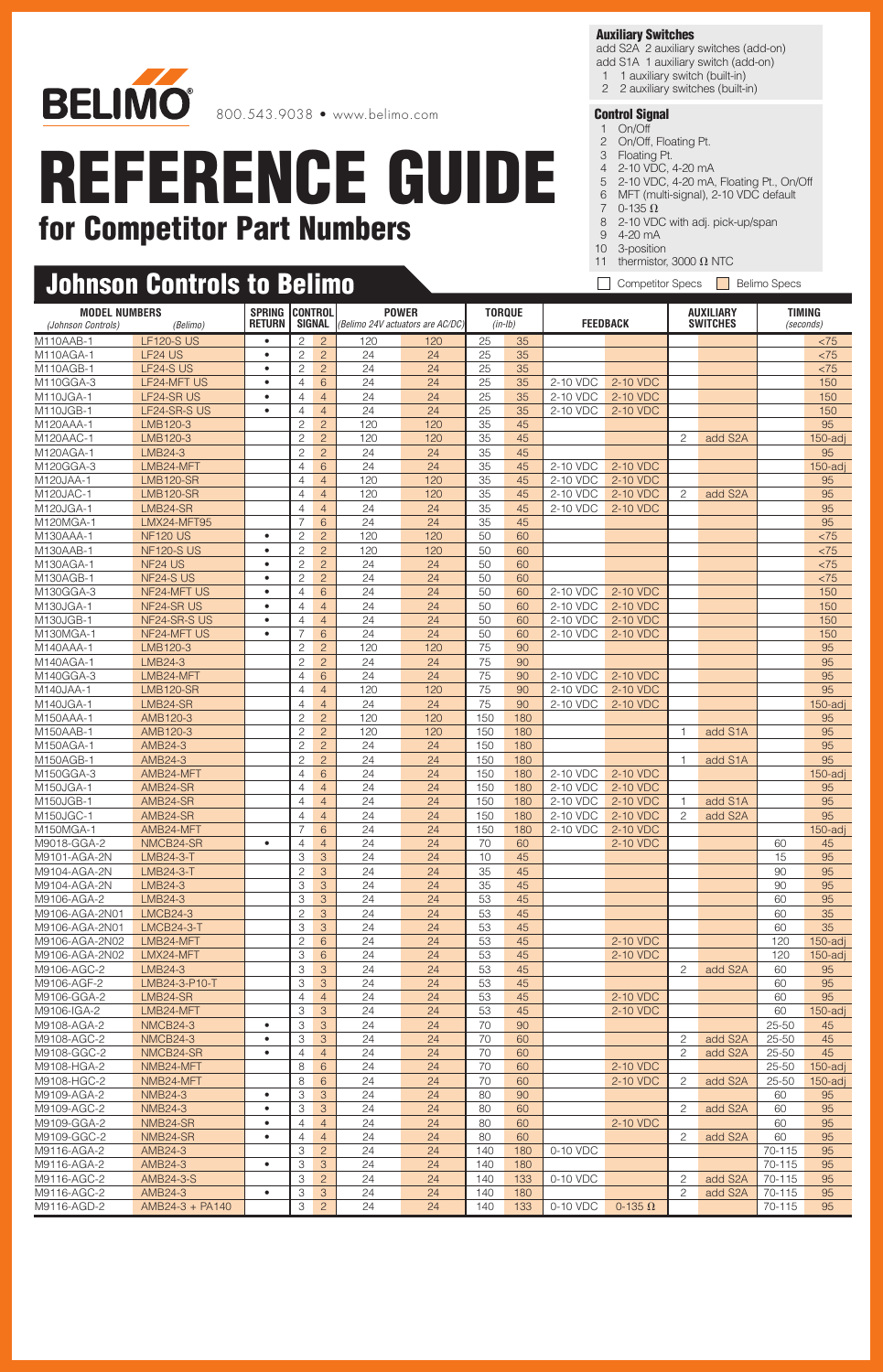

800.543.9038 • www.belimo.com

# **REFERENCE GUIDE for Competitor Part Numbers**

#### **Auxiliary Switches**

add S2A 2 auxiliary switches (add-on) add S1A 1 auxiliary switch (add-on)

- 1 1 auxiliary switch (built-in)
- 2 2 auxiliary switches (built-in)

- 1 On/Off 2 On/Off, Floating Pt.
- 3 Floating Pt.
- 4 2-10 VDC, 4-20 mA
- 5 2-10 VDC, 4-20 mA, Floating Pt., On/Off
- 6 MFT (multi-signal), 2-10 VDC default
- 7  $0-135 \Omega$
- 8 2-10 VDC with adj. pick-up/span
- 9 4-20 mA
- 10 3-position 11 thermistor, 3000  $\Omega$  NTC
- Competitor Specs Belimo Specs

| <b>Johnson Controls to Belimo</b> $(\text{cont.})$ |  |  |
|----------------------------------------------------|--|--|
|                                                    |  |  |

| <b>MODEL NUMBERS</b><br>(Johnson Controls)<br>(Belimo) |                         | <b>SPRING</b><br><b>RETURN</b> | <b>CONTROL</b><br>SIGNAL |                 |                 | <b>POWER</b><br>(Belimo 24V actuators are AC/DC) | <b>TORQUE</b><br>$(in-lb)$ |     | <b>FEEDBACK</b> |                 | <b>AUXILIARY</b><br><b>SWITCHES</b> |                | <b>TIMING</b><br>(seconds) |            |
|--------------------------------------------------------|-------------------------|--------------------------------|--------------------------|-----------------|-----------------|--------------------------------------------------|----------------------------|-----|-----------------|-----------------|-------------------------------------|----------------|----------------------------|------------|
| M9116-AGE-2                                            | AMB24-3 + PA1000        |                                | 3                        | $\overline{2}$  | 24              | 24                                               | 140                        | 133 | 0-10 VDC        | 0-1000 $\Omega$ |                                     |                | 70-115                     | 95         |
| M9116-AGE-2                                            | AMB24-3 + P1000A        | $\bullet$                      | 3                        | 3               | 24              | 24                                               | 140                        | 180 |                 |                 |                                     |                | 70-115                     | 95         |
| M9116-GGA-2                                            | AMB24-SR                |                                | $\overline{4}$           | $\overline{4}$  | 24              | 24                                               | 140                        | 133 | 0-10 VDC        | 2-10 VDC        |                                     |                | 70-115                     | 95         |
| M9116-GGA-2                                            | AMB24-SR                | $\bullet$                      | $\overline{4}$           | $\overline{4}$  | 24              | 24                                               | 140                        | 180 |                 | 2-10 VDC        |                                     |                | 70-115                     | 95         |
| M9116-GGC-2                                            | AMB24-SR-S              |                                | $\overline{4}$           | $\overline{4}$  | 24              | 24                                               | 140                        | 133 | $0-10$ VDC      | 2-10 VDC        | 2                                   | add S2A        | 70-115                     | 95         |
| M9116-GGC-2                                            | AMB24-SR                | $\bullet$                      | $\overline{4}$           | $\overline{4}$  | 24              | 24                                               | 140                        | 180 |                 | 2-10 VDC        | $\overline{c}$                      | add S2A        | 70-115                     | 95         |
| M9116-HGA-2                                            | AMB24-MFT               |                                | 8                        | 6               | 24              | 24                                               | 140                        | 133 | 0-10 VDC        | 2-10 VDC        |                                     |                | 70-115                     | $150$ -adj |
| M9116-HGA-2                                            | AMB24-MFT               | $\bullet$                      | 8                        | 6               | 24              | 24                                               | 140                        | 180 |                 | 2-10 VDC        |                                     |                | 70-115                     | 95         |
| M9116-HGC-2                                            | AMB24-MFT               |                                | 8                        | $6\phantom{1}6$ | 24              | 24                                               | 140                        | 133 | 0-10 VDC        | 2-10 VDC        | $\overline{c}$                      |                | 70-115                     | $150$ -adj |
| M9124-AGA-2                                            | <b>GMB24-3</b>          |                                | 3                        | $\overline{2}$  | 24              | 24                                               | 210                        | 360 |                 |                 |                                     |                | 115-175                    | 150        |
| M9124-AGC-2                                            | <b>GMB24-3</b>          |                                | 3                        | $\overline{2}$  | 24              | 24                                               | 210                        | 360 |                 |                 | $\overline{c}$                      | add S2A        | 70-130                     | 150        |
| M9124-AGD-2                                            | GMB24-3 + PA140         |                                | 3                        | $\overline{2}$  | 24              | 24                                               | 210                        | 360 |                 |                 |                                     |                | 115-175                    | 150        |
| M9124-AGE-2                                            | GMB24-3 + PA1000        |                                | 3                        | $\overline{2}$  | 24              | 24                                               | 210                        | 360 |                 |                 |                                     |                | 70-130                     | 150        |
| M9124-GGA-2                                            | GMB24-SR                |                                | $\overline{4}$           | $\overline{4}$  | 24              | 24                                               | 210                        | 360 |                 | 2-10 VDC        |                                     |                | 70-130                     | 150        |
| M9124-HGA-2                                            | GMB24-MFT               |                                | 8                        | 6               | 24              | 24                                               | 210                        | 360 |                 | 2-10 VDC        |                                     |                | 70-130                     | $150$ -adj |
| M9124-HGC-2                                            | GMB24-MFT               |                                | 8                        | 6               | 24              | 24                                               | 210                        | 360 |                 | 2-10 VDC        | 2                                   | add S2A        | 70-130                     | 150-adj    |
| M9132-AGA-2                                            | <b>GMB24-3</b>          |                                | 3                        | $\overline{c}$  | 24              | 24                                               | 280                        | 360 |                 |                 |                                     |                | 115-205                    | 150        |
| M9132-AGC-2                                            | <b>GMB24-3</b>          |                                | 3                        | $\overline{c}$  | 24              | 24                                               | 280                        | 360 |                 |                 | $\overline{c}$                      | add S2A        | 70-130                     | 150        |
| M9132-AGE-2                                            | GMB24-3 + PA1000        |                                | 3                        | $\overline{c}$  | 24              | 24                                               | 280                        | 360 |                 |                 |                                     |                | 115-205                    | 150        |
| M9132-GGA-2                                            | GMB24-SR                |                                | $\overline{4}$           | $\overline{4}$  | 24              | 24                                               | 280                        | 360 |                 | 2-10 VDC        |                                     |                | 70-130                     | 150        |
| M9132-GGC-2                                            | GMB24-SR                |                                | $\overline{4}$           | $\overline{4}$  | 24              | 24                                               | 280                        | 360 |                 | 2-10 VDC        | 2                                   | add S2A        | 70-130                     | 150        |
| M9206-AGA-2                                            | <b>LF24-3 US</b>        | $\bullet$                      | 3                        | 3               | 24              | 24                                               | 53                         | 35  |                 |                 |                                     |                | 90                         | 40-75      |
| M9206-AGC-2                                            | <b>LF24-3-S US</b>      | $\bullet$                      | 3                        | 3               | 24              | 24                                               | 53                         | 35  |                 |                 | $\overline{c}$                      | $\mathbf{1}$   | 90                         | 40-75      |
| M9206-BAA-2S                                           | <b>LF120 US</b>         | $\bullet$                      | $\mathbf{1}$             | $\mathbf{1}$    | 24              | $\overline{24}$                                  | 53                         | 35  |                 |                 |                                     |                | 90                         | 40-75      |
| M9206-BAB-2S                                           | <b>LF120-S US</b>       | $\bullet$                      | $\mathbf{1}$             | $\mathbf{1}$    | 24              | 24                                               | 53                         | 35  |                 |                 | $\mathbf{1}$                        | $\mathbf{1}$   | 90                         | 40-75      |
| M9206-BGA-2S                                           | LF24 US                 | $\bullet$                      | $\mathbf{1}$             | $\mathbf{1}$    | 24              | 24                                               | 35                         | 35  |                 |                 |                                     |                | 90                         | 40-75      |
| M9206-BGA-2S                                           | NF <sub>24</sub> US     | $\bullet$                      | $\mathbf{1}$             | $\mathbf{1}$    | 24              | 24                                               | 53                         | 60  |                 |                 |                                     |                | 60                         | 40-75      |
| M9206-BGB-2S                                           | LF24-S US               | $\bullet$                      | $\mathbf{1}$             | $\mathbf{1}$    | 24              | 24                                               | 53                         | 35  |                 |                 | $\mathbf{1}$                        | $\mathbf{1}$   | 90                         | 40-75      |
| M9206-BGB-2S                                           | NF24-SUS                | $\bullet$                      | $\mathbf{1}$             | $\mathbf{1}$    | 24              | 24                                               | 53                         | 60  |                 |                 | $\overline{1}$                      | $\overline{1}$ | 60                         | 40-75      |
| M9206-BGC-2                                            | NF24-SUS                | $\bullet$                      | $\mathbf{1}$             | $\mathbf{1}$    | $\overline{24}$ | 24                                               | 53                         | 60  |                 |                 |                                     |                | 60                         | 40-75      |
| M9206-GGA-2                                            | <b>LF24-3 US</b>        | $\bullet$                      | $\overline{4}$           | 3               | 24              | 24                                               | 53                         | 35  |                 |                 |                                     |                | 90                         | 40-75      |
| M9206-GGA-2                                            | NF24-SR US              | $\bullet$                      | $\overline{4}$           | $\overline{4}$  | 24              | 24                                               | 53                         | 60  |                 | 2-10 VDC        |                                     |                | 60                         | 40-75      |
| M9206-GGA-2MP                                          | <b>LF24-MFT-20-S US</b> | $\bullet$                      | $\overline{4}$           | 6               | 24              | 24                                               | 53                         | 35  |                 | 2-10 VDC        | 2                                   | $\mathbf{1}$   | 90                         | $150$ -adi |
| M9206-GGC-2                                            | LF24-SR-S US            | $\bullet$                      | $\overline{4}$           | $\overline{4}$  | 24              | 24                                               | 53                         | 35  |                 | 2-10 VDC        | $\overline{c}$                      | $\mathbf{1}$   | 90                         | 40-75      |
| M9206-GGC-2MP                                          | LF24-MFT-S-20 US        | $\bullet$                      | $\overline{4}$           | $6\phantom{1}6$ | 24              | 24                                               | 53                         | 35  |                 | 2-10 VDC        | $\overline{c}$                      | $\mathbf{1}$   | 90                         | $150$ -adj |
| M9216-AGA-2                                            | AF24-MFT US             | $\bullet$                      | 3                        | 6               | 24              | 24                                               | 140                        | 133 |                 | 2-10 VDC        |                                     |                | 70-130                     | 150-adj    |
| M9216-AGC-2                                            | AF24-MFT-S US           | $\bullet$                      | 3                        | 6               | 24              | 24                                               | 140                        | 133 |                 | 2-10 VDC        | 2                                   | $\mathbf{1}$   | 70-130                     | 150-adj    |
| M9216-BAA-2                                            | <b>AF120 US</b>         | $\bullet$                      | $\mathbf{1}$             | $\mathbf{1}$    | 120             | 120                                              | 140                        | 133 |                 |                 |                                     |                | 70-130                     | 150        |
| M9216-BAC-2                                            | <b>AF120-S US</b>       | $\bullet$                      | $\mathbf{1}$             | $\mathbf{1}$    | 120             | 120                                              | 140                        | 133 |                 |                 | 2                                   | $\mathbf{1}$   | 70-115                     | 150        |
| M9216-BGA-2                                            | AF24 US                 | $\bullet$                      | $\mathbf{1}$             | $\mathbf{1}$    | 24              | 24                                               | 140                        | 133 |                 |                 |                                     |                | 70-130                     | 150        |
| M9216-BGC-2                                            | AF24-S US               | $\bullet$                      | $\mathbf{1}$             | 6               | 24              | 24                                               | 140                        | 133 |                 | 2-10 VDC        | $\mathbf{2}$                        | $\overline{1}$ | 70-130                     | 150        |
| M9216-GGA-2                                            | AF24-SR US              | $\bullet$                      | $\overline{4}$           | $\overline{4}$  | 24              | 24                                               | 140                        | 133 |                 | 2-10 VDC        |                                     |                | 70-130                     | 150        |
| M9216-GGC-2                                            | AF24-SR-S US            | $\bullet$                      | $\overline{4}$           | $\overline{4}$  | 24              | 24                                               | 140                        | 133 |                 | 2-10 VDC        | $\overline{c}$                      | 1              | 70-130                     | 150        |
| M9216-HGA-2                                            | AF24-MFT US             | $\bullet$                      | 8                        | $\overline{7}$  | 24              | 24                                               | 140                        | 133 |                 | 2-10 VDC        |                                     |                | 70-130                     | 150        |
| M9216-HGC-2                                            | AF24-MFT-S US           | $\bullet$                      | 8                        | 6               | 24              | 24                                               | 140                        | 133 |                 | 2-10 VDC        | 2                                   | $\mathbf{1}$   | 70-130                     | $150$ -adi |
| M9216-JGA-2                                            | AF24-MFT95 US           | $\bullet$                      | 3                        | $\overline{7}$  | 24              | 24                                               | 140                        | 133 |                 | 2-10 VDC        |                                     |                | 70-130                     | 150        |